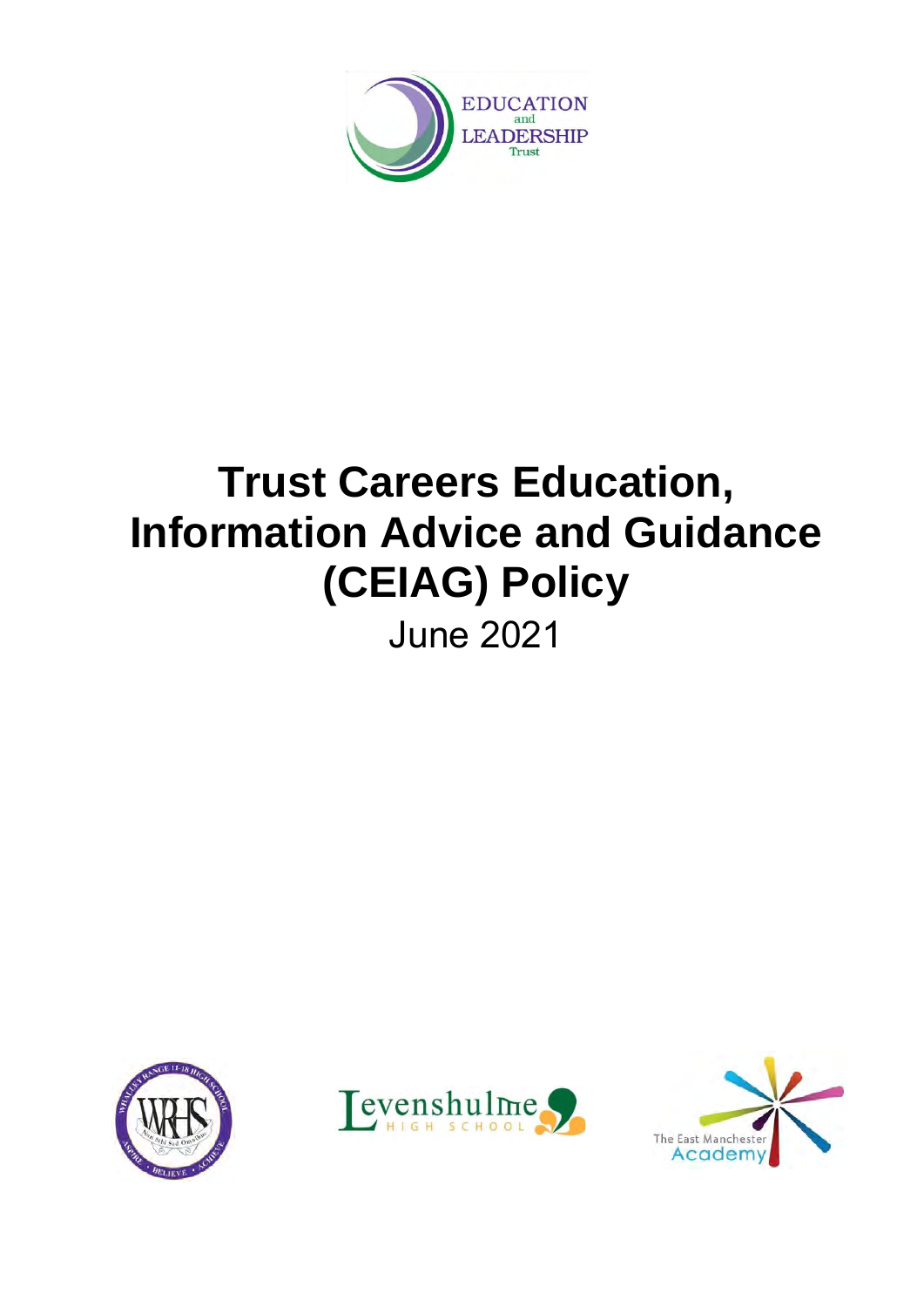## **CONTENTS**

| 4. Implementation of Careers Education, Information, Advice and Guidance 4             |
|----------------------------------------------------------------------------------------|
| 4.1 Leadership and Management of Careers Education, Information, Advice and Guidance 5 |
| 5. The Elements of the Careers Education, Information, Advice and Guidance Curriculum5 |
|                                                                                        |
| 7. Monitoring and Evaluation of Careers Education, Information, Advice and Guidance 6  |
|                                                                                        |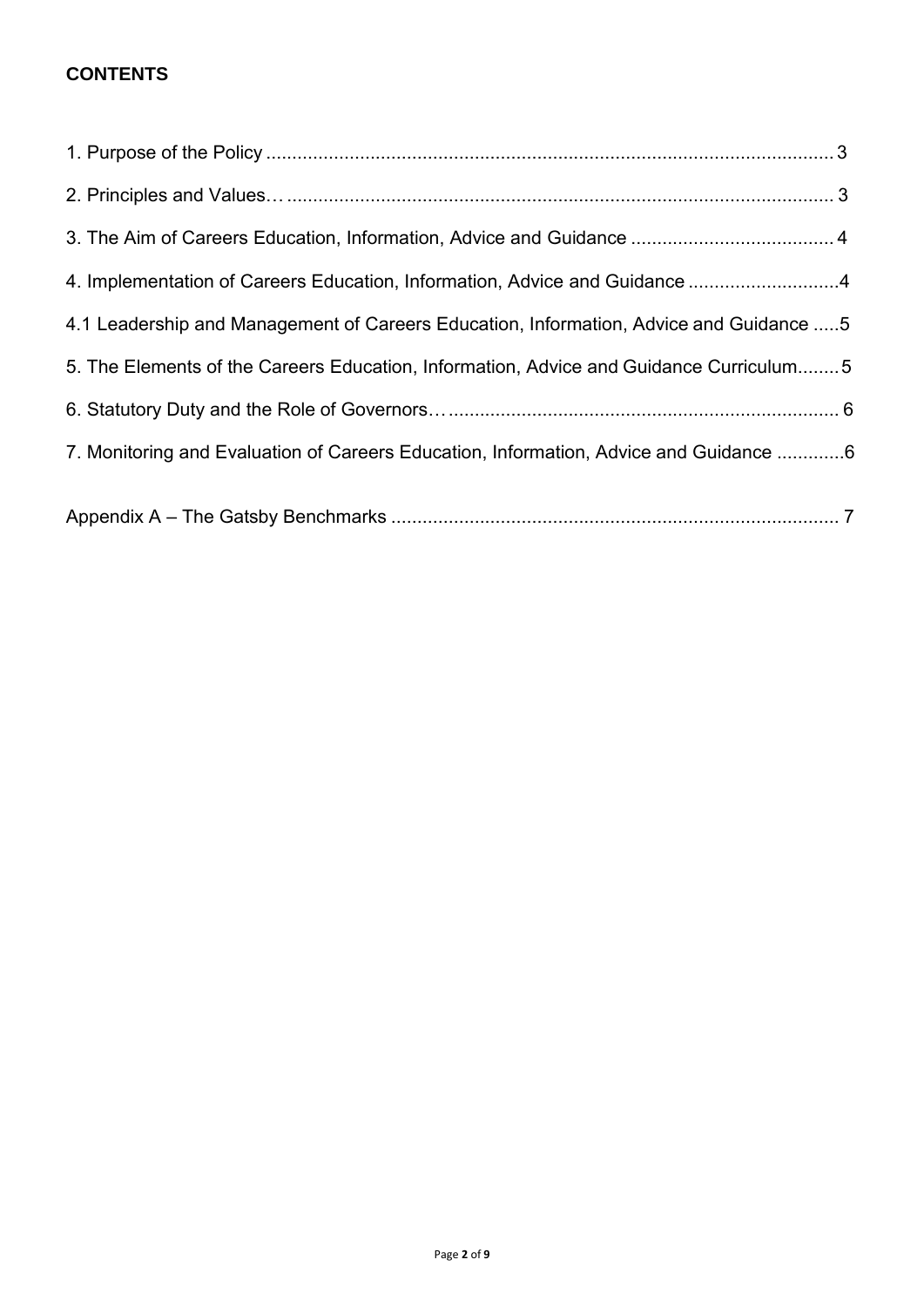## <span id="page-2-0"></span>**1. PURPOSE OF THE POLICY**

A young person's career reflects the progress they make in learning and work. It is part of the vision and mission of the Education and Leadership Trust (ELT) that all students need a planned programme of activities to help them choose progression routes that are appropriate for them in order that they are able to manage their careers, sustain employability and achieve personal and economic wellbeing; thus, they are prepared for life in modern Britain. ELT recognises that it has a statutory duty to provide careers education and to give our students access to impartial careers information, education and guidance. It is committed to providing a planned programme of impartial careers education and information, advice and guidance for all learners in Years 7-13, in partnership with the relevant agencies, educational establishments and employers and to providing extra support, as required, for vulnerable learners and those with additional needs.

Our policy is guided by the Gatsby benchmarks (Appendix A)

#### <span id="page-2-1"></span>**2. PRINCIPLES AND VALUES**

The Careers Education, Information, Advice and Guidance (CEIAG) programmein ELT schools is designed to meet the needs of our students. We believe that an effective CEIAG programme:-

- provides access to a range of activities that inspire our students and supports them in the development of the character and confidence needed to build successful careers
- actively encourages and inspires our students to take ownership of their career plans and to consider all options, so that they are able to select the best way forward for their interests, motivations, learning styles, abilities and aspirations
- provides transparent, impartial, timely and accessible information on:
	- o careers education, information, advice and guidance
	- o local and national education pathways
	- o training opportunities
	- o labour market opportunities
	- o the development of employability skills
- builds strong links with employers who can help to boost students' attitudes and employability skills, inform students about the range of roles and opportunities available and help them understand how to make this a reality.
- offers high quality work experience that properly reflects individual students' studies and strengths, and supports the academic curriculum.
- widens access to advice on options available post-16 and post-18, including apprenticeships, entrepreneurialism and other vocational routes alongside the more traditional A levels and university route.
- provides face-to-face advice and guidance to build confidence and motivation
- works with organisations to identify vulnerable students, including those with special educational needs and those at risk of not participating post-16 and post-18, and the services that are available to support them.
- provides information to students about the financial support that may be available to help them stay in education post-16 and post-18.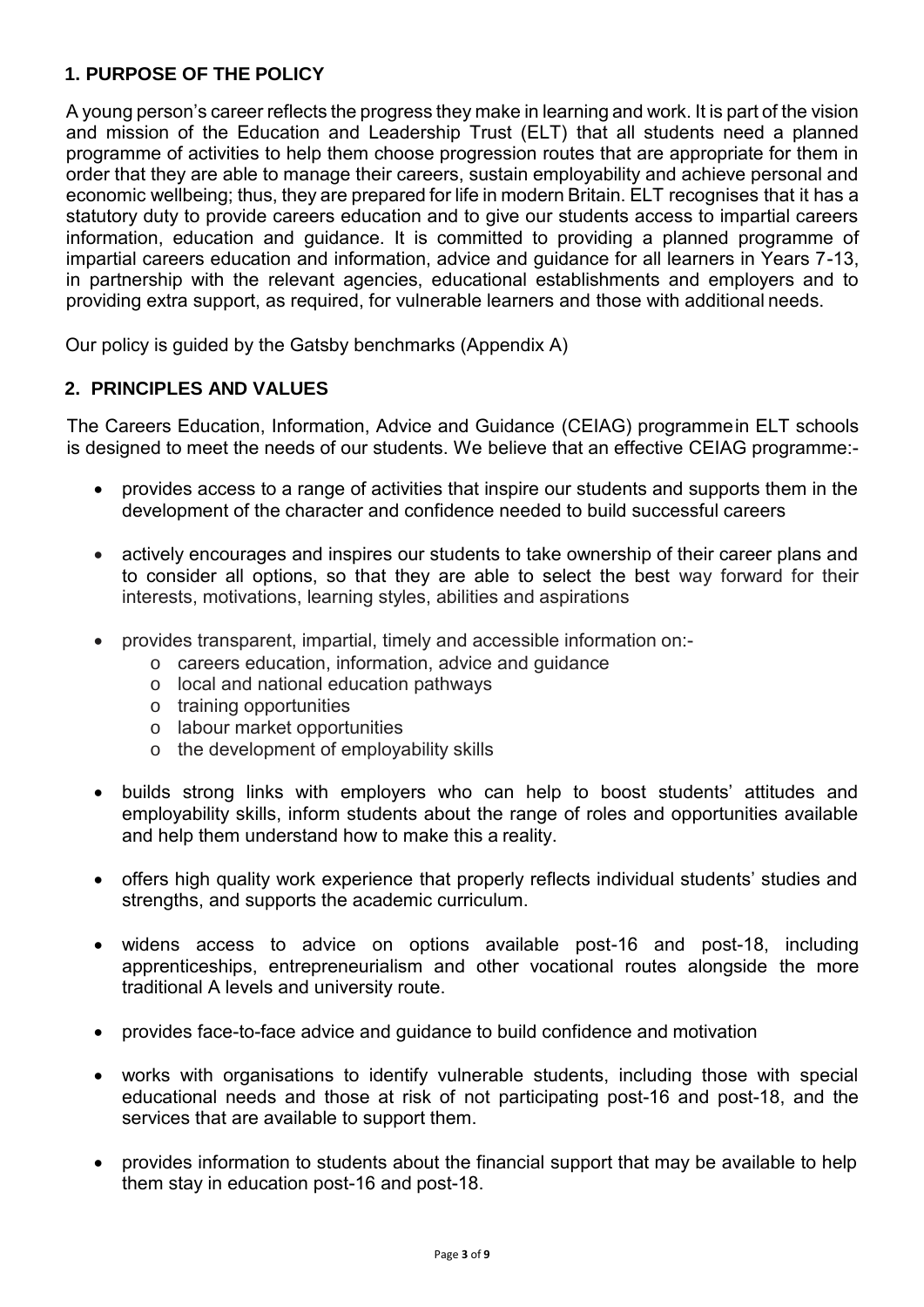- consciously works to prevent all forms of stereotyping in the advice and guidance provided to ensure that students of all backgrounds and diversity groups consider the widest possible range of careers.
- supports teachers to actively consider links between their subjects and future careersand to embed careers information into lessons and subjects
- actively consults with students, parents and staff on provision to inform continuing improvement
- ensures that provision meets the quality that a dedicated Careers Education, Information, Advice and Guidance quality award can bring.

#### <span id="page-3-0"></span>**3. THE AIMS OF CEIAG**

ELT believes that Careers Education, Information, Advice and Guidance should:

- contribute to strategies for raising attainment
- support each stage of our students' personal and academic achievement
- support inclusion, challenge stereotyping and promote equality of opportunity
- support successful transition to the next stage of education and employment
- encourage participation in continued learning including higher and further education
- develop enterprise and employment skills
- meet the needs of all of our students through appropriate differentiation
- focus students on their future aspirations
- involve parents and carers

#### <span id="page-3-1"></span>**4. IMPLEMENTATION OF CEIAG**

- ELT delivers CEIAG in partnership with local and national agencies, educational establishments, training providers and employers via one to one support, intensive support, mentoring, through curriculum delivery, visits to organisations, visiting speakers and to Focus Days.
- ELT recognises its responsibility to ensure that students are clear that if they do not achieve a grade 4 or better in GCSE maths or English by the end of Key Stage 4 they will be required to continue to study these at school, college or as an apprentice.
- ELT ensures that students understand that a wide range of career choices require good knowledge of maths and the sciences and ensures that through the CEIAG programme and the work of the STEM Coordinator, students are exposed to a diverse selection of professionals from varying occupations which require STEM subjects.
- ELT offers students the opportunity to develop entrepreneurial and enterprise skills. Students are expected to identify, record and track the development of these skills.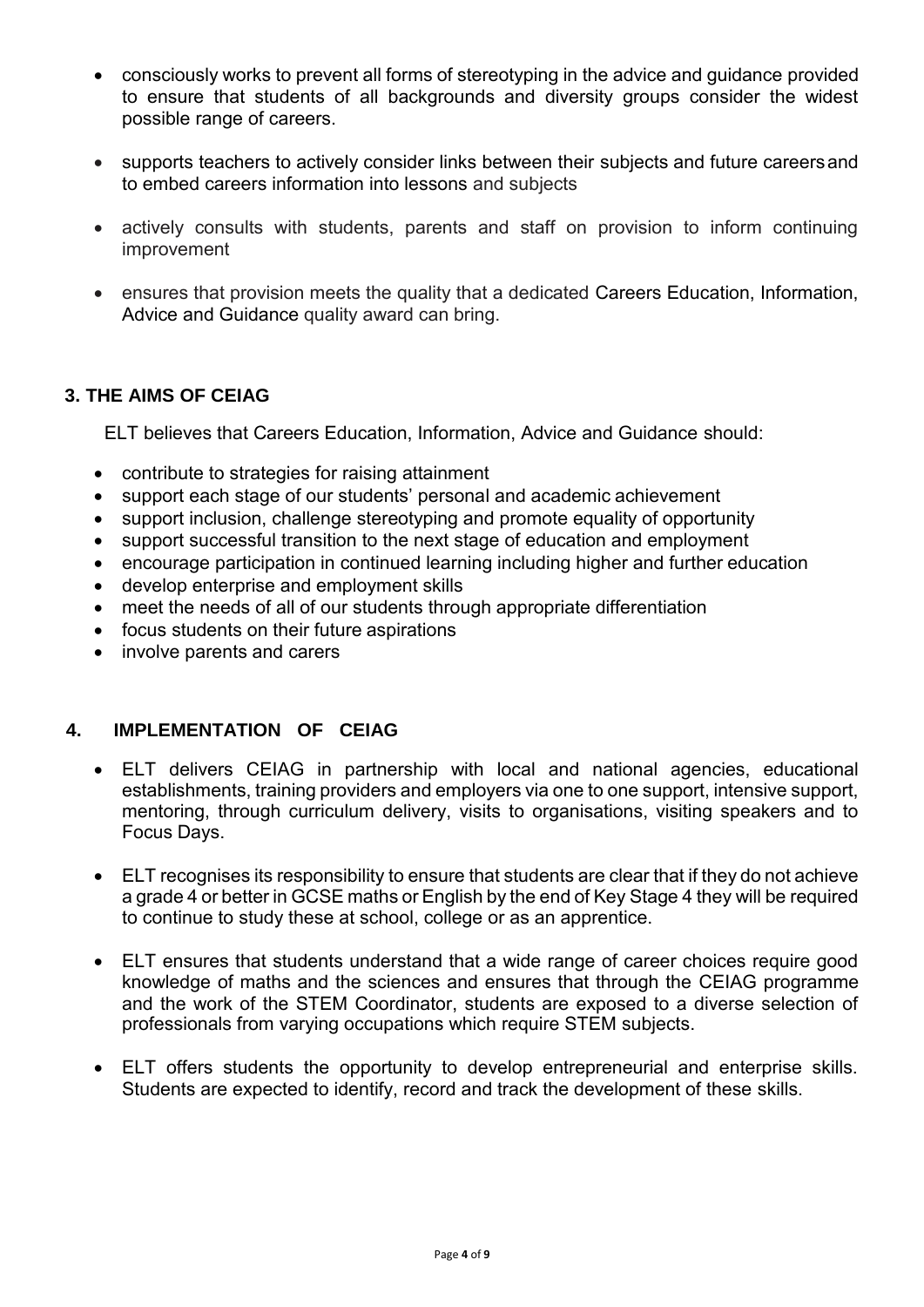• ELT ensures that all students are aware of out of school opportunities that could help them with their careers aspirations and works closely with the National Citizen Service and other voluntary and community organisations.

#### <span id="page-4-0"></span>**4.1 Leadership and Management of CEIAG**

- The leadership and management of CEIAG across the Education and Leadership Trust is secured through the CEIAG teams in each school. Membership of this team includes senior leaders and other key personnel who co-ordinate the day-to-day delivery of the CEIAG programme and any external Careers Advisor(s).
- ELT recognises that all staff within school contribute to CEIAG programme through their roles as support staff, tutors and subject teachers.
- The CEIAG programme is planned, monitored and evaluated by the appropriate Careers lead, in consultation with the relevant, designated senior leader in each school

#### <span id="page-4-1"></span>**5. THE ELEMENTS OF THE CEIAG CURRICULUM**

- The CEIAG programme includes careers education sessions, career guidance activities (e.g. group work and individualinterviews), the offer of work experience for students in Key Stage 4, and 5 work placements, work-related learning, the development of career management skills and individual learning planning/portfolio activities.
- Careers sessions are part of each school's personal development curriculum and is delivered in a wide range of ways, for example through the form time programme and assemblies as well as special events
- Focused events, e.g. a further/higher education fair and apprenticeship fairs are provided at different times of the year.
- Work experience preparation, debrief and evaluation take place within the form time programme and other appropriate parts of the curriculum.
- The views of students are collected from individual students and using discussion groups and evaluation questionnaires.
- Students identify, record and track the development of their enterprise and employability skills.
- We value liaison with parents and carers regarding their child's career aspirations and offer opportunities at school functions for parents and carers to engage with school careers staff and colleagues from external provision.
- CEIAG pages on each school's website signpost students to our own and external advice and guidance.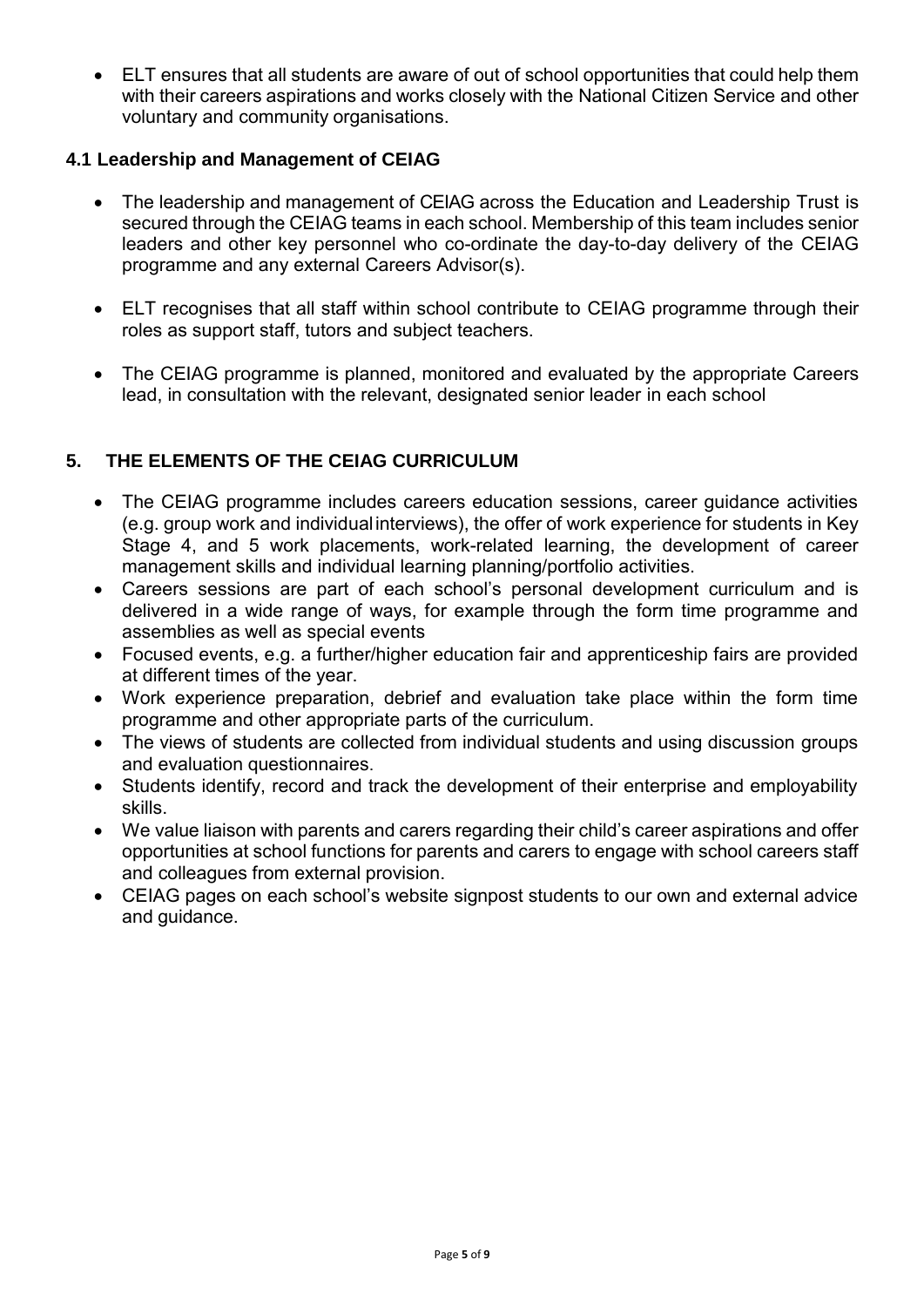## <span id="page-5-0"></span>**6. STATUTORY DUTY AND THE ROLE OF GOVERNORS**

Trustees of ELT and school governors recognise the statutory duty which requires them to ensure that all registered students are provided with independent careers guidance from Year 8 onwards. Governors and Trustees recognises their role in ensuring that careers guidance is:-

- presented in an impartial manner
- includes information on the range of education or training options
- quidance that the person giving it considers will promote the best interests of the students to whom it is given.

#### <span id="page-5-1"></span>**7. MONITORING AND EVALUATION OF CAREERS EDUCATION, INFORMATION, ADVICE AND GUIDANCE**

It is the responsibility of the designated senior leader to oversee and organise the monitoring and evaluation of CEIAG, in the context of the overall school plans for monitoring the quality of teaching and learning. They will report to the Headteacher(s), governors and Trustees.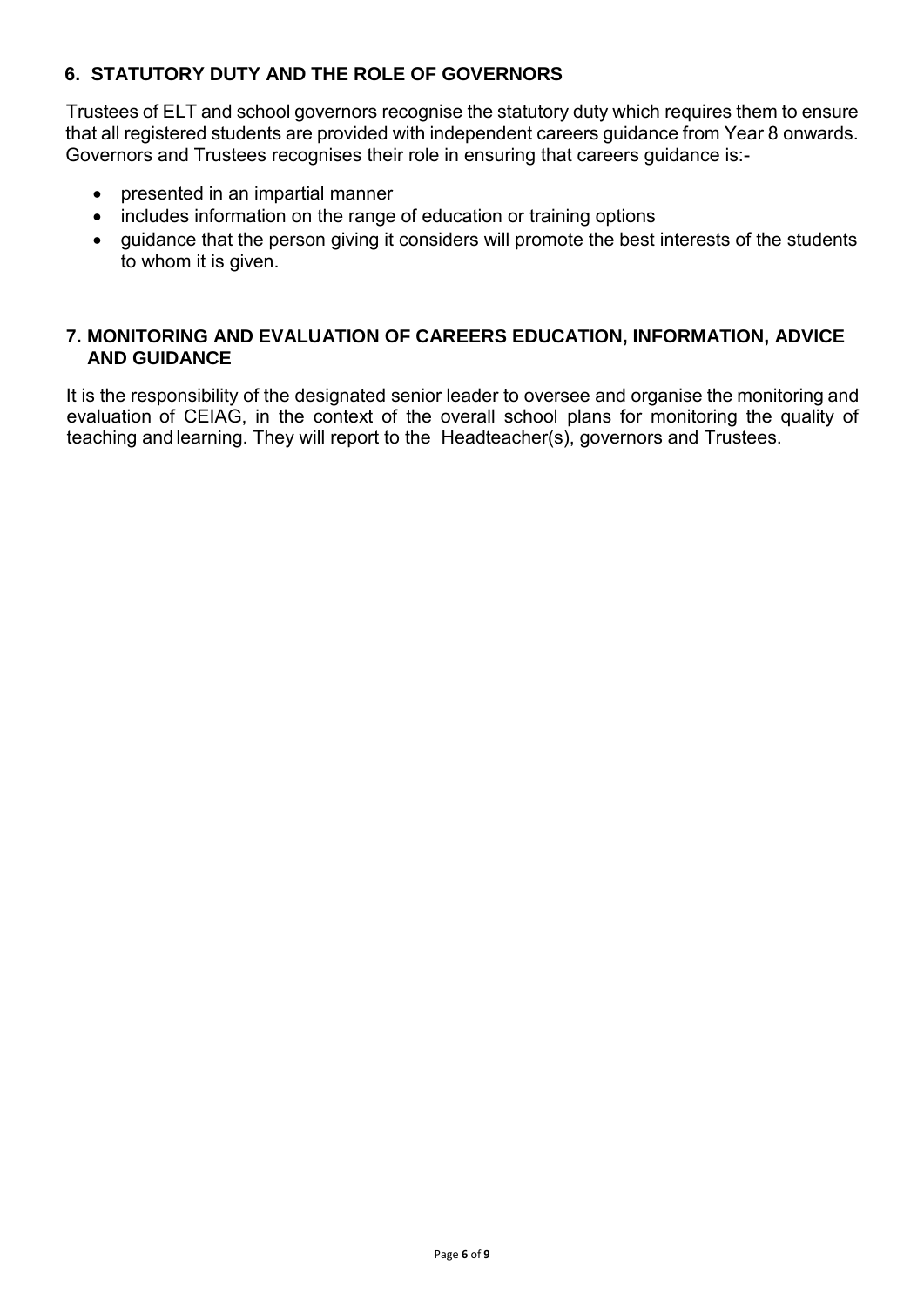## The Gatsby Benchmarks

| <b>Benchmark</b> |                                                                      | Description                                                                                                                                                                                                                                                                 | Exemplification                                                                                                                                                                                                                                                                                                                                                                                                                                                                                                                           |
|------------------|----------------------------------------------------------------------|-----------------------------------------------------------------------------------------------------------------------------------------------------------------------------------------------------------------------------------------------------------------------------|-------------------------------------------------------------------------------------------------------------------------------------------------------------------------------------------------------------------------------------------------------------------------------------------------------------------------------------------------------------------------------------------------------------------------------------------------------------------------------------------------------------------------------------------|
| $\mathbf{1}$ .   | stable<br>$\mathsf{A}$<br>careers<br>programme                       | Every school and college should have an embedded<br>programme of career education and guidance that is known<br>and understood by students, parents, teachers, governors<br>and employers.                                                                                  | Every school should have a stable, structured careers<br>programme that has the explicit backing of the senior<br>management team, and has an identified and appropriately<br>trained person responsible for it.<br>The careers programme should be published on the school's<br>website in a way that enables pupils, parents, teachers and<br>employers to access and understand it.<br>The programme should be regularly evaluated with<br>feedback from pupils, parents, teachers and employers as<br>part of the evaluation process. |
| 2.               | Learning<br>from<br>career<br>labour<br>and<br>market<br>information | Every student, and their parents, should have access to<br>good quality information about future study options and<br>labour market opportunities. They will need the support of an<br>informed adviser to make best use of available information.                          | By the age of 14, all pupils should have accessed and used<br>information about career paths and the labour market to<br>inform their own decisions on study options.<br>Parents should be encouraged to access and use<br>information about labour markets and future study options to<br>inform their support to their children.                                                                                                                                                                                                        |
| 3.               | Addressing the needs of<br>each student                              | Students have different career guidance needs at different<br>stages. Opportunities for advice and support need to be<br>tailored to the needs of each students. A school's careers<br>programme should embed<br>equality<br>and<br>diversity<br>considerations throughout. | A school's careers programme should actively seek to<br>challenge stereotypical thinking and raise aspirations.<br>Schools should keep systematic records of the individual<br>advice given to each pupil, and subsequent agreed<br>decisions.<br>All pupils should have access to these records to support<br>their career development.<br>Schools should collect and maintain accurate data for each<br>pupil on their education, training or employment<br>destinations.                                                               |
| 4.               | curriculum<br>Linking<br>learning to careers                         | All teachers should link curriculum learning with careers.<br>STEM subject teachers should highlight the relevance of<br>STEM subjects for a wide range of future career paths.                                                                                             | By the age of 14, every pupil should have had the<br>opportunity to learn how the different STEM subjects help<br>people to gain entry to, and be more effective workers within,<br>a wide range of careers.                                                                                                                                                                                                                                                                                                                              |